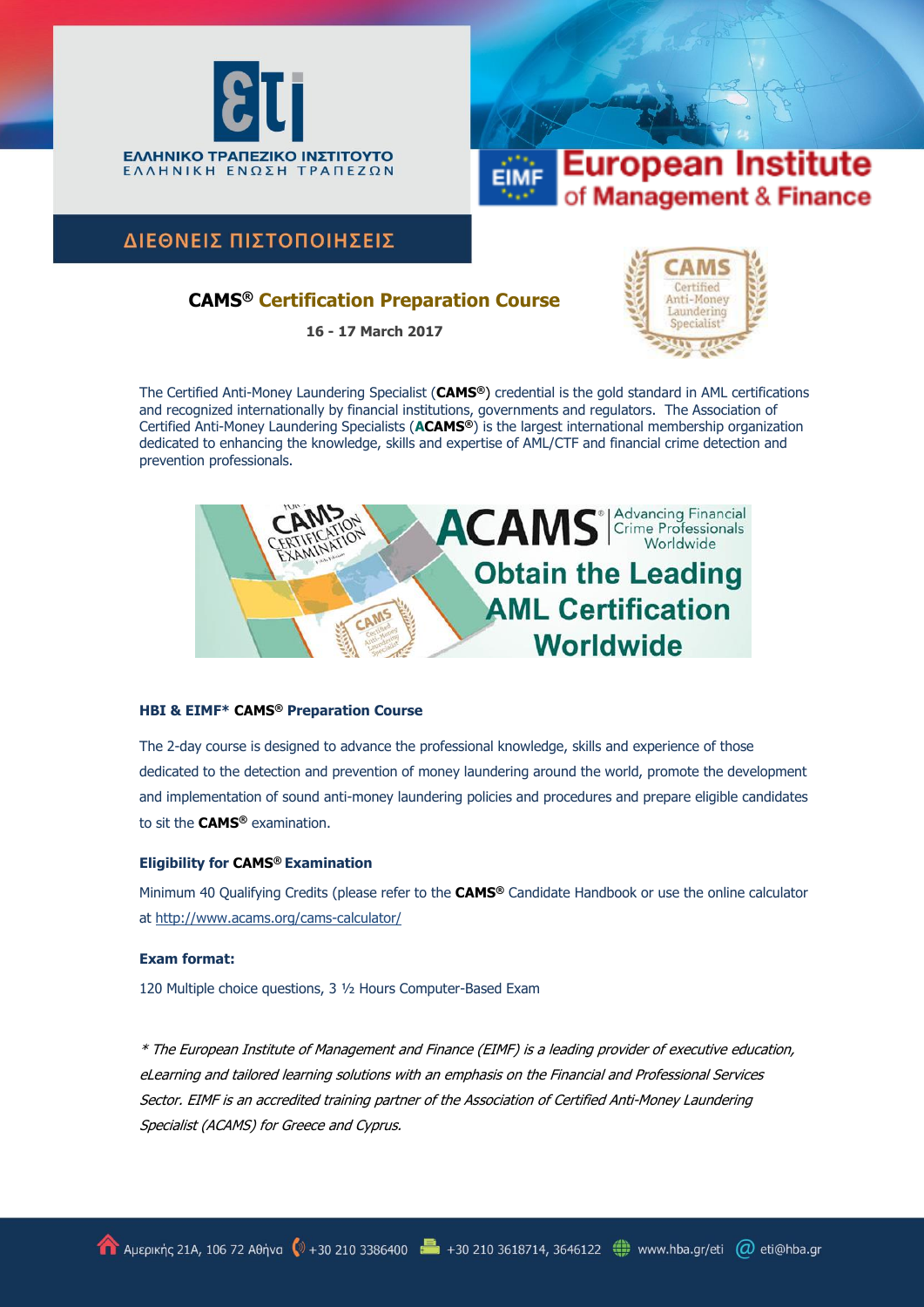#### **Instructor:** Gregory Dellas, **CAMS®.**

Gregory currently leads the anti-money laundering (AML) risk management team within the International Banking Services Division of the Bank of Cyprus, in Nicosia, and acts as the local compliance officer. His team is responsible for the onboarding of high-risk clients, the evaluation of large and complex transactions, as well as the review and approval of existing high-risk client relationships. In addition, he is responsible for providing advice, guidance and specialized training to management and staff on AML and regulatory compliance matters.

In the past, Gregory worked with Coopers & Lybrand in Nicosia and held various senior and managerial positions in Cyprus Popular Bank and the Bank of Cyprus in wealth management, compliance and other areas. He has experience as a private banker and led the setup of private banking units in the U.K. and Romania. He also served as the group money laundering compliance officer and was responsible for the AML function for Cyprus Popular Bank and all its overseas subsidiaries.

Moreover, he is CAMS certified, holds a bachelor's degree in industrial economics from the University of Warwick and an MBA from Lancaster University in the U.K. He is also chair of the ACAMS Cyprus Chapter and one of the founding board members. He is also a member of Transparency International (CY). Gregory has also participated as a delegate and speaker at various international conferences, webinars and is now an approved **CAMS®** instructor.

**Dates of prep course:** March 16th – 17th, 2017 (8:30-16:30) **Duration:** 16 Hours **Location:** Hellenic Banking Institute, Athens

#### **Prep Course Fees:**

625  $\epsilon$ , An "Early booking" discount (10%) applies, if registration takes place at least 1 month before the beginning of the course. Fees are refundable by OAED LAEK 0.24%

#### **Registration**

For CAMS Live Prep registrations and any related information requests please contact:

#### **Hellenic Banking Institute**

Mrs. N. Spyliopoulou tel. 210 33.86.411, email: [nspyliopoulou@hba.gr](mailto:nspyliopoulou@hba.gr)

## **ACAMS® Membership and CAMS® Charges - special offer until 30th June 2017:**

Private Sector: \$1,195 exam and material + \$195 1 year membership

Public Sector:  $$916$  exam and material  $+$  \$95 1 year membership

## **For questions relating to ACAMS membership and benefits please contact:**

#### **ACAMS® Europe**

Mr Ben McKee, tel. +44 20 7956 8889, email: [bmckee@acams.org](mailto:bmckee@acams.org)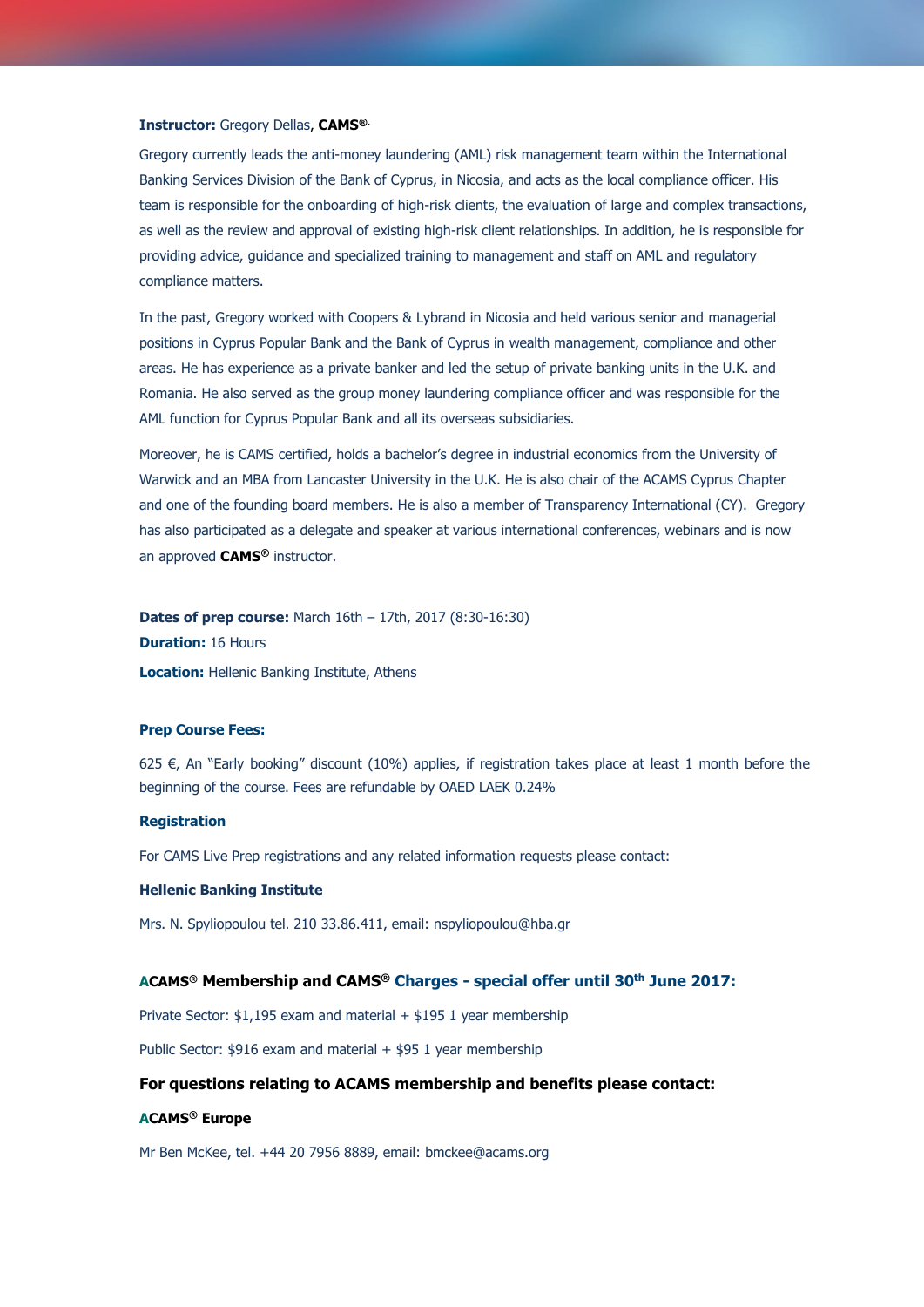# **CAMS® Certification Preparation Course LIST OF TOPICS**

- Chapter 1: Introduction
- Chapter 2: Risks and Methods of Money Laundering and Terrorist Financing
- Chapter 3: Compliance Standards for Anti-Money Laundering and Combating the Financing of Terrorism
- Chapter 4: Anti-Money Laundering Compliance Program
- Chapter 5: Conducting or Supporting the Investigation Process
- Chapter 6: Glossary of Anti-Money Laundering Terms
- Chapter 7: Practice Questions for Certification Examination
- Chapter 8: Guidance Documents and Reference Materials